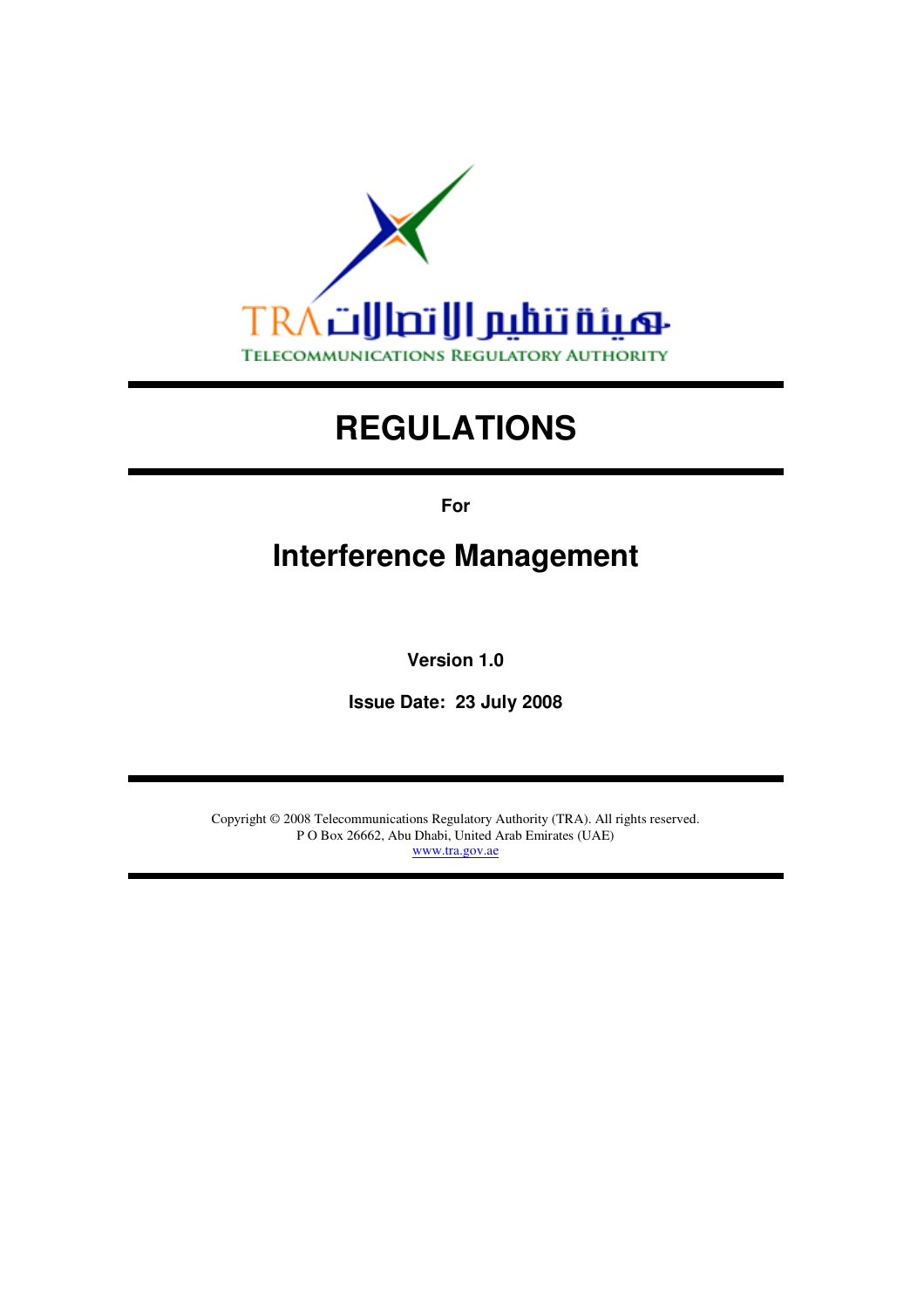

# **Article (1) Definitions**

- 1.1 In applying these Regulations, the following terms shall have the following meanings unless the context requires otherwise, whereas any term undefined in the following shall be defined in line with the Federal Law by Decree No. 3 of 2003, its Executive Order and Radiocommunications Policy:
	- 1.1.1 **"Allocation"** means the entry of a designated frequency or frequency band in the National Spectrum Plan for use by one or more users for a terrestrial or space radiocommunication service in the UAE.
	- 1.1.2 **"Applicant"** means any Person who has applied for a License or an Authorization in accordance with the Telecom Law or other Policy Instruments issued by the Authority.
	- 1.1.3 **"Application"** means the request for issuance of a License or an Authorization, received at the Authority on prescribed forms as per the procedure in vogue.
	- 1.1.4 **"Assigned frequency"** means the centre of the frequency band assigned to a station by the Authority.
	- 1.1.5 **"Assigned frequency band"** means the frequency band within which the emission of a station is authorized by the Authority.
	- 1.1.6 **"Authorization"** means a Frequency Spectrum Authorization granted by the Authority.
	- 1.1.7 **"Authorized User"** means a Person that has been granted a Frequency Spectrum Authorization by the Authority.
	- 1.1.8 **"Class Authorization"** means the Frequency Spectrum Authorization which permits the operation of Wireless Equipment by any Person within designated frequency bands subject to the terms and conditions stipulated by the Authority.
	- 1.1.9 **"Harmful Interference"** means Interference which impairs the functioning of a radiocommunication service or which materially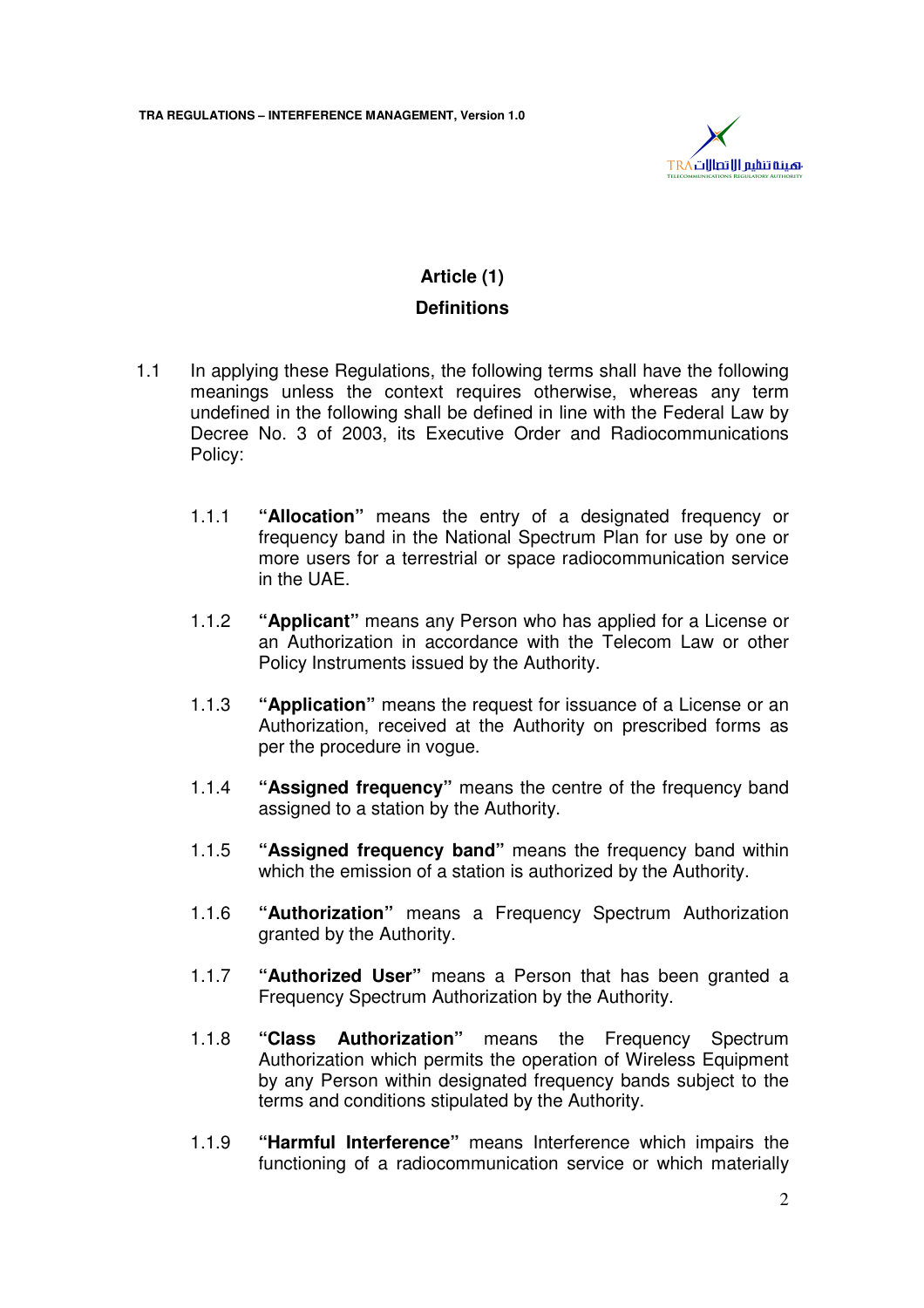

degrades or obstructs or repeatedly interrupts Radiocommunication.

- 1.1.10 **"International Regulations"** means Regulations, rules, standards, specifications, definitions, recommendations or agreements recognized by the UAE at the international level.
- 1.1.11 **"ITU"** means International Telecommunication Union, a leading United Nations agency for information and communication technologies.
- 1.1.12 **"National Spectrum Plan"** means Radio Frequency Allocation plan for the UAE approved by the Supreme Committee and any modifications thereof.
- 1.1.13 **"National Telecom Policy"** means the Policy issued by the Supreme Committee regarding the telecom sector.
- 1.1.14 **"Person"** will include 'juridical entities' as well as 'natural persons'.
- 1.1.15 **"Primary Services"** means Radiocommunication Services having a higher priority and protection from harmful interference when notified than secondary Radiocommunication Services. The name of these Radiocommunication Services appears as capital letters in the National Spectrum Plan.
- 1.1.16 **"Radiocommunication Service"** means the transmitting or receiving of Radio Frequency which may be used for the conveyance of data, or messages or voice or visual images, or for the operation or control of machinery or apparatus.
- 1.1.17 **"Radio Frequency"** means radiated electromagnetic energy measured in Hz or cycles / sec.
- 1.1.18 **"Frequency Spectrum Authorization"** means an authorization, which permits the use of Radio Frequency subject to terms and conditions as stipulated by the Authority.
- 1.1.19 **"Radio Regulations"** means a publication by ITU, adopted by the World Radiocommunication Conference and ratified by the UAE.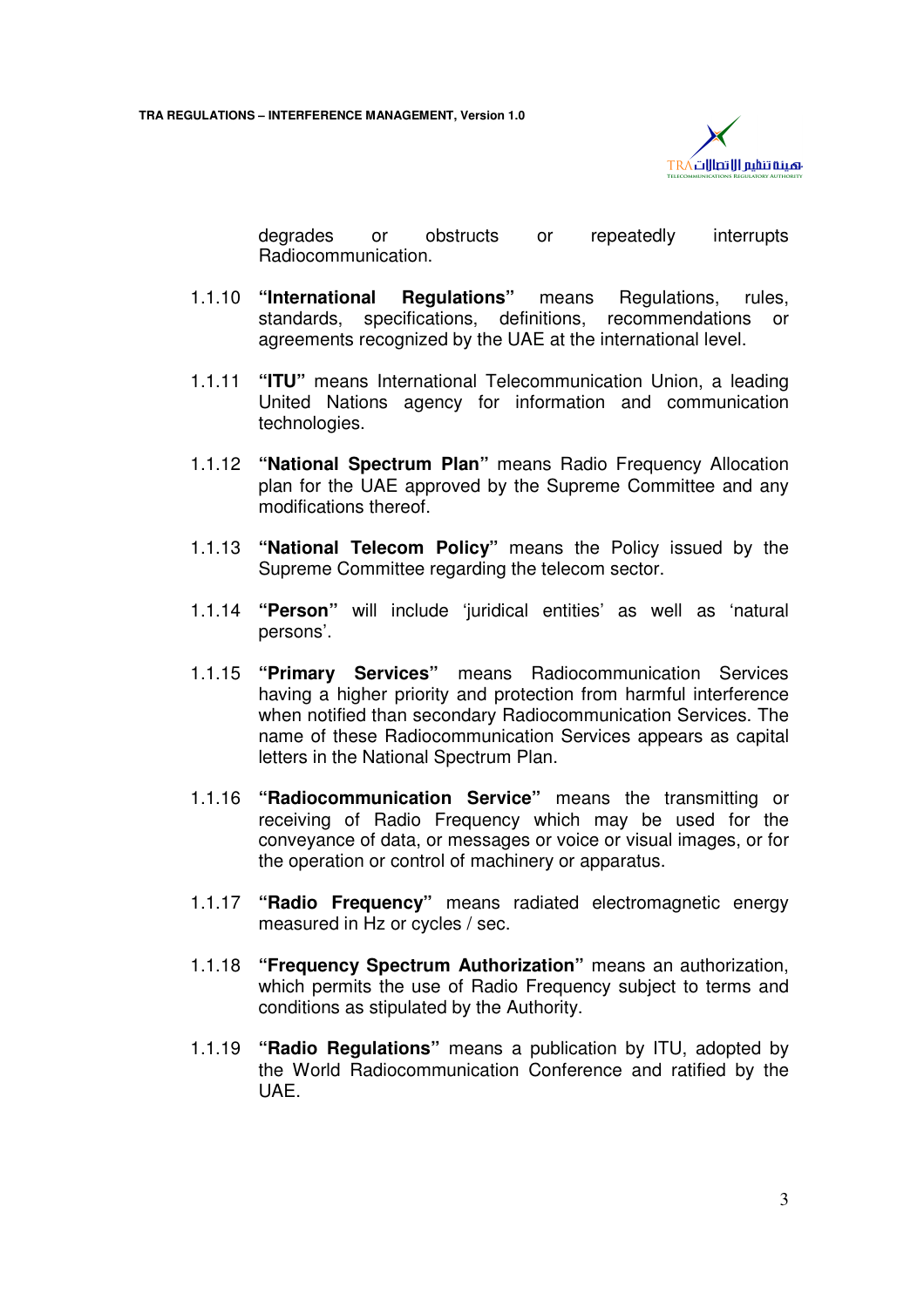

- 1.1.20 **"Regulatory Instruments"** means any instrument issued by the Authority under its powers, and includes without limitation; Regulations, violation decisions, directives, instructions, guidance and recommendations and regulatory policies.
- 1.1.21 **"Secondary Services"** means Radiocommunication Services which shall not cause harmful interference to stations of Primary Services. These services appear as lower case in the National Spectrum Plan.
- 1.1.22 **"Station"** means an installation operated by an Authorized User, for carrying on a Radiocommunication Service.
- 1.1.23 **"Temporary Authorization"** means Frequency Spectrum Authorization issued by the Authority which permits the use of assigned frequency for a period up to 90 days.
- 1.1.24 **"The Authority"** means the General Authority for Regulating the Telecommunication Sector known as Telecommunications Regulatory Authority (TRA) established pursuant to the provisions of Article 6 of Federal Law by Decree No. 3 of 2003.
- 1.1.25 **"UAE"** means the United Arab Emirates including its territorial waters and the airspace above.
- 1.1.26 **"Wireless Equipment"** means a category of Telecommunication Apparatus used for Radiocommunication service.

#### **Article (2)**

#### **Interference Management**

- 2.1 Interference management will be performed by the Authority to meet the following broad objectives:
	- 2.1.1 To prevent interference through spectrum management;
	- 2.1.2 To eliminate or minimize harmful interference to Authorized Users;
	- 2.1.3 To protect frequencies for emergency and disaster use from misuse;
	- 2.1.4 To perform spectral measurements in case of interference;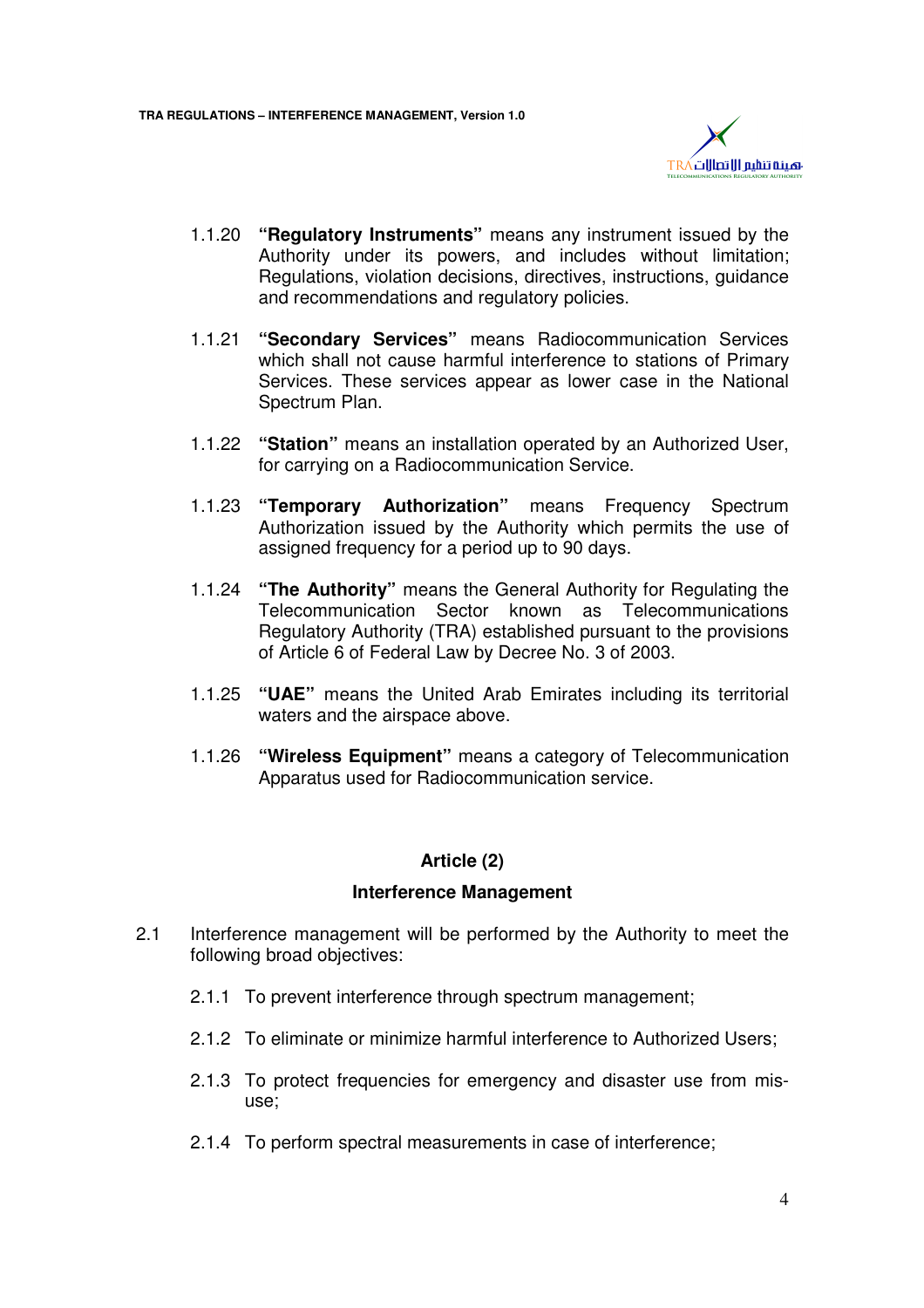

- 2.1.5 To arbitrate and decide in the event of mutual interference for shared Frequency Spectrum Authorisations.
- 2.1.6 To localize and identify installation and usage of un-authorized wireless equipment;
- 2.1.7 To monitor frequencies if request received from International Telecommunication Union (ITU) or any other Country (Administration) on harmful interference from a station within UAE;
- 2.1.8 To localize un-authorized installation of GSM Jammers;
- 2.1.9 In case of interference, verify adherence to the terms and conditions and the technical parameters of the authorization; and
- 2.1.10 To advise on interference mitigation techniques.

#### **Article (3)**

#### **Types of interference**

- 3.1 Interference may prevent reception altogether, may cause only a temporary loss of a signal, or may affect the quality of the signal as required by the equipment. The two most common types of interference are due to electrical noise or radio noise:-
	- 3.1.1 **Radio noise**: further details are available in ITU-R Recommendation P-372.
	- 3.1.2 **Electrical noise**: Power lines or electrical equipment may cause electrical interference. The Authority will issue an Electromagnetic Compliance (EMC) Policy aimed to reduce the risks of electrical interference.
- 3.2 However, the interference elimination requires a comprehensive set of direct and indirect steps. The indirect steps are pre-emptive and covered in the Regulations for Spectrum Monitoring and Enforcement issued by the Authority. The direct steps are the main focus of these Regulations and provide interference resolution mechanism for existing authorized services subjected to harmful radio interference. The Authority while assigning and allocating the frequencies performs adequate technical planning to protect the existing assignments. The technical parameters found to be suitable are specified in the Radio Frequency Authorization. Any violation of these parameters will cause interference.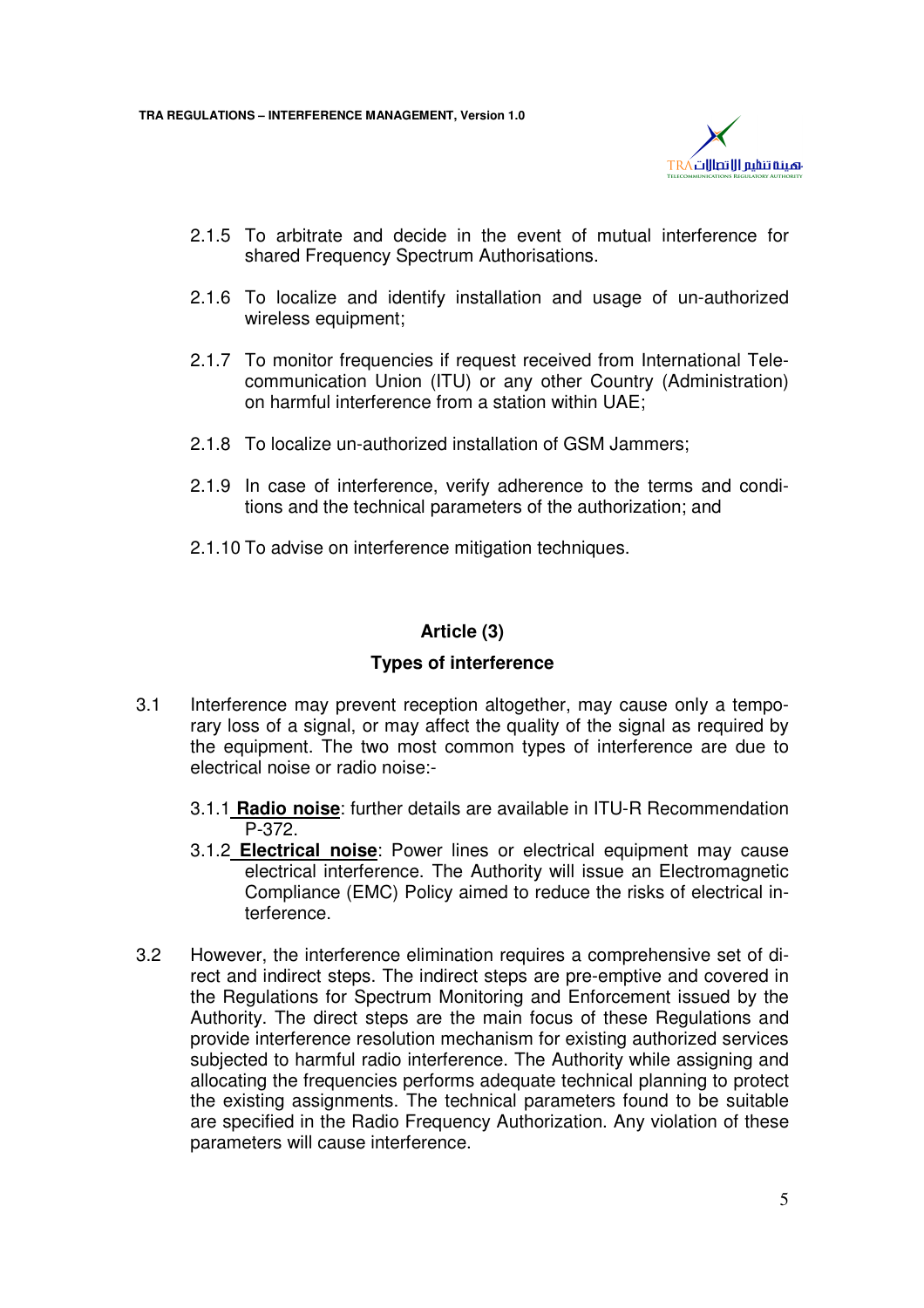

3.3 The interference analysis may require complainants of interference to provide detailed technical data while applying to the Authority. For this purpose the Authority will publish an interference complaint form to guide the Authorized Users for providing the relevant information. If required information is not provided, the Authority may not be able to evaluate the harmful interference.

# **Article (4)**

#### **Common causes of interference**

- 4.1 The reasons for interference can be many. However, some of the more frequently found reasons are listed below for the Authorized Users' guidance. The Authorized Users should endeavour to avoid these common causes of interference:
	- **4.1.1 Electrical interference**: It is a common cause of interference and proper shielding, earthing can safeguard against such interference.
	- **4.1.2 Spurious and Out of band emissions:** Appendix 3 of Radio Regulations sets the conditions for the spurious and out of band emissions. These conditions shall be observed to avoid spurious and out of band emissions.
	- **4.1.3 Transmitter tolerance:** Appendix 2 of Radio Regulations sets the tolerance or the deviation allowed for the transmitters from the centre frequencies. All transmitters shall conform to these tolerance values.
	- **4.1.4 Authorized radiated power:** It is important for all users to conform to the authorized radiated power as exceeding the specified power will cause interference to other systems.
	- **4.1.5 Antenna patterns and orientation:** The Authority performs the sharing analysis while assigning frequencies based on the antenna height, radiation patterns and orientation. Any change in the specified parameters can cause interference to other systems.
	- **4.1.6 Enhanced Propagation due to weather and environmental conditions:** In certain parts of the year, due to weather conditions, the propagation conditions vary and the systems can pick signals from far reaching transmitters. In the Gulf area, ducting is a special phenomenon which can allow signals to propagate to very long distances and can cause harmful interference.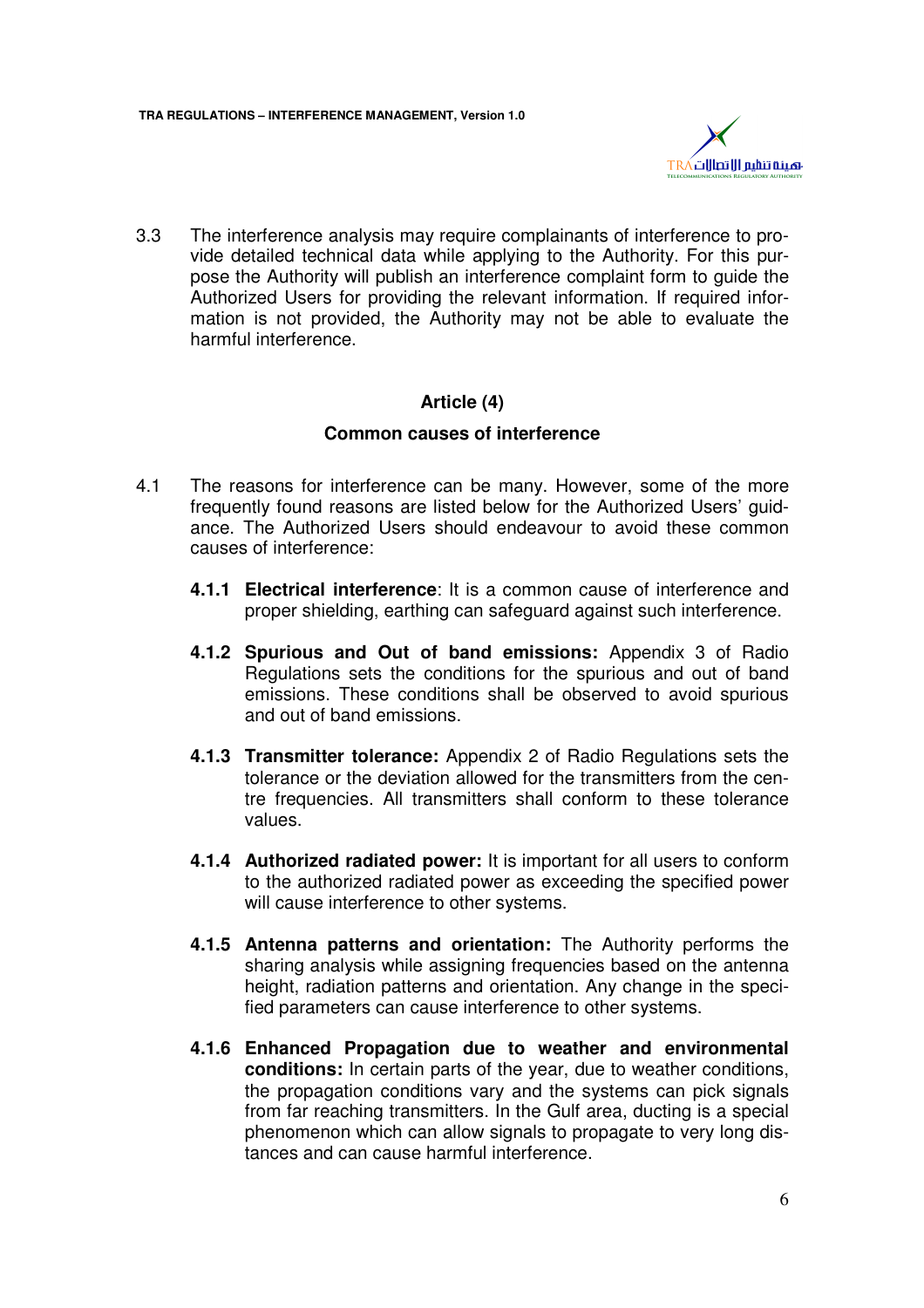

- **4.1.7 Un-authorized operation:** There is no unlicensed frequency band in the UAE. The establishment of all wireless equipment needs the Authority Frequency Authorization as specified in the Authority policies. The use of any device based on the assumption that it is allowed in any other country does not imply its usage in the UAE unless specified by the Authority.
- **4.1.8 National Spectrum Plan:** The NSP identifies the frequency ranges and the priority of use. The Radiocommunication Policy will elaborate on this framework. Selection of equipment or use of frequencies not in conformance with the NSP will cause harmful interference.

#### **Article (5)**

#### **Interference susceptibility**

- 5.1 The technical parameters authorized by the Authority do not account for interference susceptibility of the Wireless Equipment. However, as the equipment selection is the prerogative of the Authorized User, therefore the Authorized User has to evaluate the equipment for interference susceptibility.
- 5.2 The level of interference caused by out-of-band emissions depends on the interference susceptibility of the receiver. Therefore, a receiver should have a minimum level of performance and the Authorized Users shall comply with the standards of spurious and out of band emissions.
- 5.2 For further information on noise and sensitivity of receivers and receiver selectivity, the Authorized Users may refer to the relevant ITU-R Recommendations. However, the Authority recommends that Authorized Users shall consider following parameters while selecting their equipment:-
	- Sensitivity;
	- Dynamic range;
	- Minimum discernible signal (MDS);
	- SINAD;
	- adiacent channel selectivity:
	- blocking;
	- Inter modulation immunity; and
	- Spurious response immunity.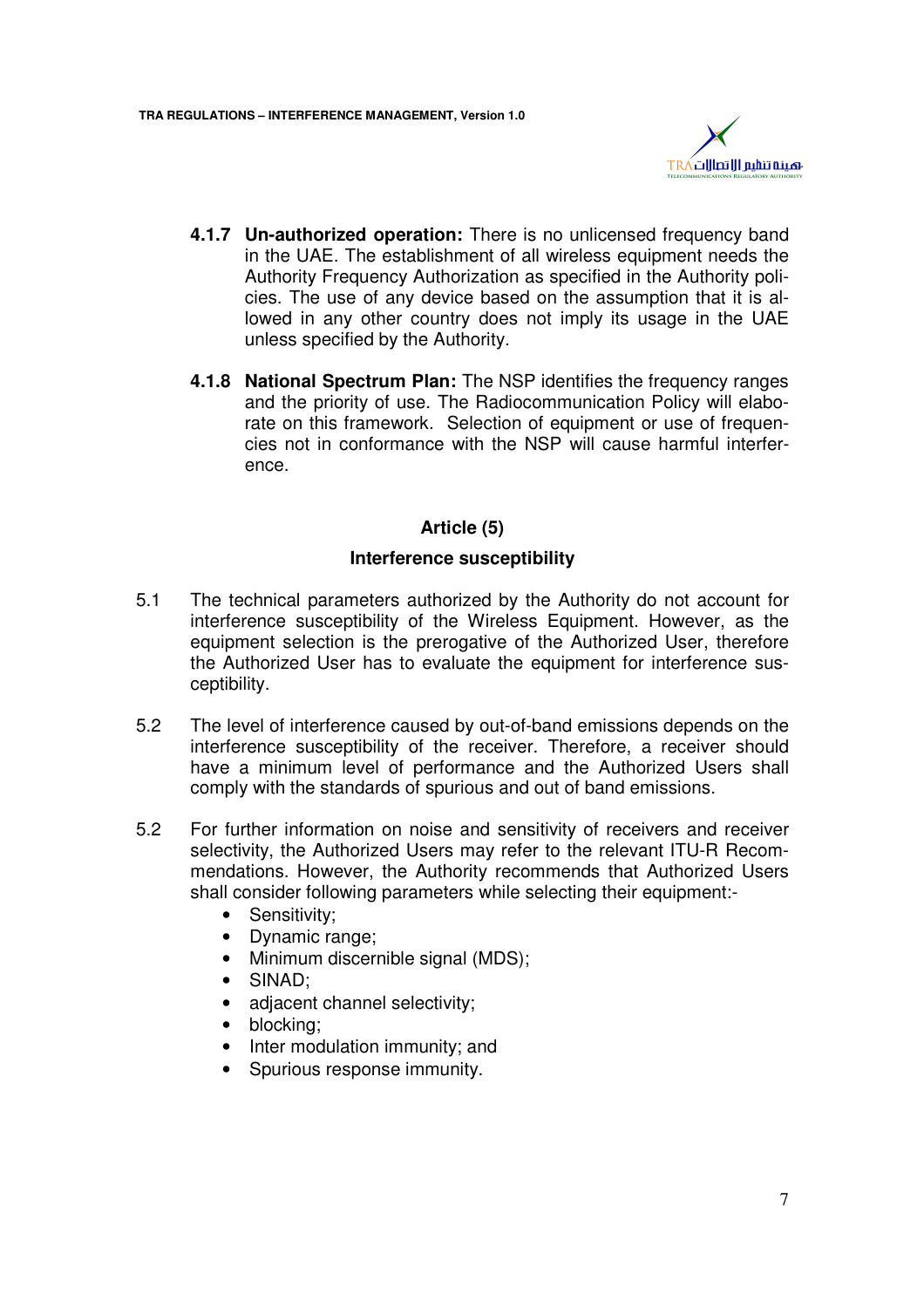

# **Article (6)**

#### **Identifying the source of interference**

- 6.1 An Authorised User making a complaint of interference ("the Complainant") is required to provide details of the interference as detailed above. Localizing the source of interference is a challenging task. The Authority will use direction finders to localize the source of interference. However, for certain types of emissions and moving sources of interference, the interference localization can take longer monitoring sessions involving more than one monitoring station.
- 6.2 The Complainant will assist the Authority where possible to complete this task. The Authority will specify the extent of support required depending on the requirement. In certain cases, such support may be limited to access to the Complainant's network or system.

# **Article (7)**

#### **Periodicity and levels of interference**

- 7.1 The Complainant is required to provide details of the periodicity and levels of interference. This information is required for allocation of the monitoring resources and conduct monitoring session.
- 7.2 If the periodicity of interference is very infrequent, partial resources may be assigned or guidance to perform measurements can be advised by the Authority.

# **Article (8)**

#### **Permitted or acceptable Interference**

- 8.1 The National Spectrum Plan allows more than one Radiocommunication Service in certain frequency bands on Primary or Secondary basis. For the Radiocommunication Services having the same priority status in the National Spectrum Plan, the Authority shall determine the order of priority while making the assignment.
- 8.2 Radiocommunication Service that operate on Secondary Basis i.e. noninterference, non-protected and shared-use basis make it the Authorised Users' responsibility to ensure that their radio operations do not cause in-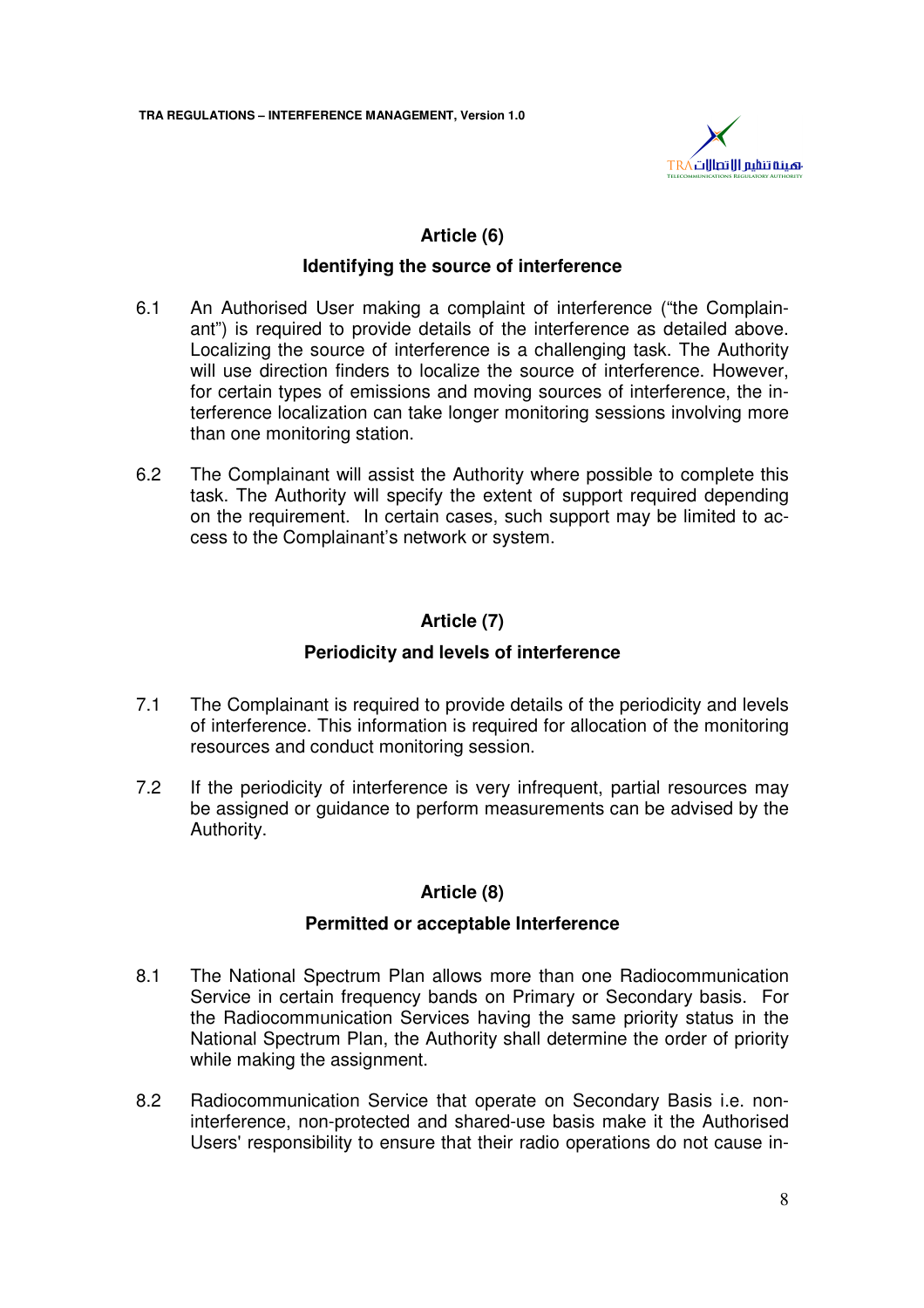**TRA REGULATIONS – INTERFERENCE MANAGEMENT, Version 1.0**



terference to other Authorised Users. Such users cannot claim protection from interference.

#### **Article (9)**

#### **Interference to public receivers and mobile handsets**

9.1 Wireless Equipment is also susceptible to common forms of man-made noise or electrical interference. Interference to such devices should be reported to and dealt with by the service provider. The Authority will not under normal circumstances entertain such complaints.

#### **Article (10)**

#### **Interference to space services**

- 10.1 Space services can be broadly categorized as space stations and earth stations. The Authority is the focal point for the resolution of all cases of interference either to or from any of the UAE satellite or earth stations.
- 10.2 In issuing a Frequency Spectrum Authorization for space service, the Authority will clearly specify the Authorised User's obligations for the coordination and control of the Radio Frequency interference. On receipt of any report of interference from any UAE based satellite operator or earth station, the Authority will investigate the nature of interference and take appropriate measures to resolve the issue.
- 10.3 Interference complaints received by the Authority from other administrations, regarding UAE- based space services shall be investigated and appropriately resolved by the Authority.

#### **Article (11)**

#### **Interference to public safety systems**

11.1 Public safety systems like aircraft flight safety, radio-navigational system frequencies, GMDSS (Global Maritime Distress and Safety System), EPIRB (Emergency Position Indicating Radio Beacon), disaster and safety systems, police, fire brigade, civil defence, international distress and safety systems, search and rescue, etc all require highest availability and any case of interference in the assigned frequency ranges for these sys-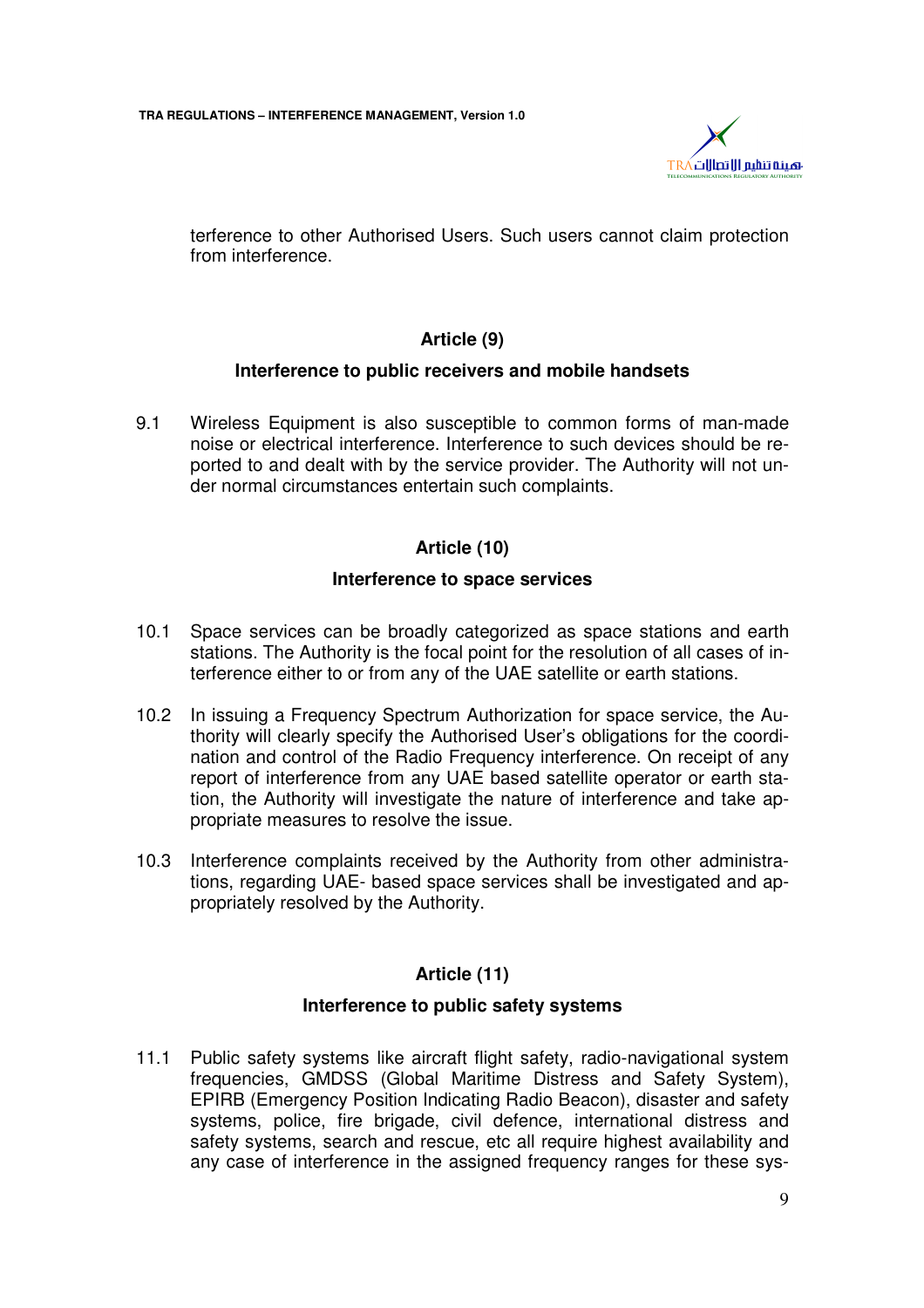

tems shall be given the highest priority by the Authority for adequate resolution of the harmful interference.

# **Article (12)**

#### **Procedure for making Interference Complaints**

- 12.1 All interference complaints must be lodged with the Authority using specified form which is available at the Authority offices and can also be downloaded from the Authority website www.tra.gov.ae
- 12.2 In case there is harmful interference to the frequency assigned for public safety and distress services, the interference complaints can immediately lodged to the following:-

#### **Monitoring Section**

Spectrum & International Affairs Telecommunications Regulatory Authority Phone: +971 2 6262222 Email: interference@tra.gov.ae Fax : +971 2 6118484

#### **Article (13)**

#### **Actions by the Authority**

- 13.1 When a complaint of interference is received, the Authority will analyze the provided information for adequacy to initiate action. The Authority will categorize the complaint in the following and action will be initiated accordingly:-
	- 13.1.1 Interference to public safety.
	- 13.1.2 Interference within UAE
	- 13.1.3 Interference from outside UAE.
	- 13.1.4 Interference to outside UAE.
	- 13.1.5 Space services interference.
- 13.2 To ascertain the source of interference and to eliminate the same, the Authority:-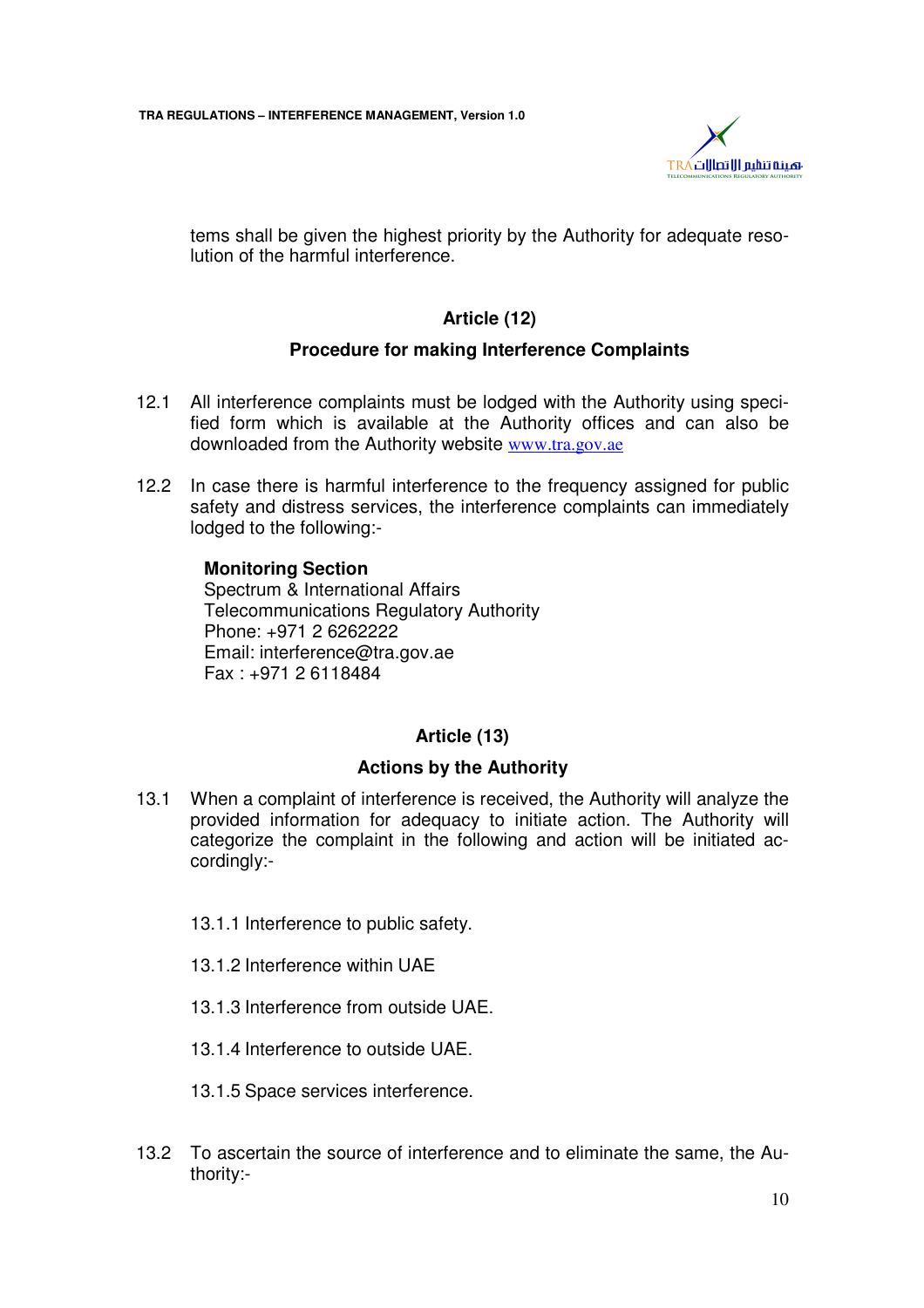

- 13.2.1 may perform radio frequency monitoring to identify and localise the source of interference.
- 13.2.2 may carry out an enforcement inspection on the facilities of the Authorized User suspected to be the source of interference to form an independent analysis of the complaint.;
- 13.2.3 may carry out the physical inspection of sites reasonably suspected as a source of interference.
- 13.3 Interference complaints to public safety and distress services will be given the priority. The Authority will initiate immediate action even with minimum or nil preliminary information and take all necessary steps to investigate and resolve the interference.
- 13.4 In case the interference complaint has been made by Administrations or the Organizations abroad, the suspected Authorised Users will be informed of all details of the interference complaint and asked for clarification within specified period. The Authority may ask for cessation of transmission.
- 13.5 The response to the complaints from outside the UAE shall only be formalized after the response of the Authorized User and the Authority analysis. If the source of interference is not confirmed and only the complainant gives the frequency being interfered, then TRA will prepare adequate monitoring task for the monitoring station to perform measurement, analysis and direction finding of the source of interference.
- 13.6 Whenever the Authority ascertains to its satisfaction that harmful interference has occurred due to a breach of any of the following:
	- 13.6.1 Violation of the authorization terms and conditions issued by the Authority to an Authorized user,
	- 13.6.2 Un-authorized use of radio spectrum,
	- 13.6.3 Un-authorized installation or establishment of radio equipment,
	- 13.6.4 Un-authorized import of the wireless equipment; and/or
	- 13.6.5 Violation of any of the Authority policies, rules, regulations and guidelines.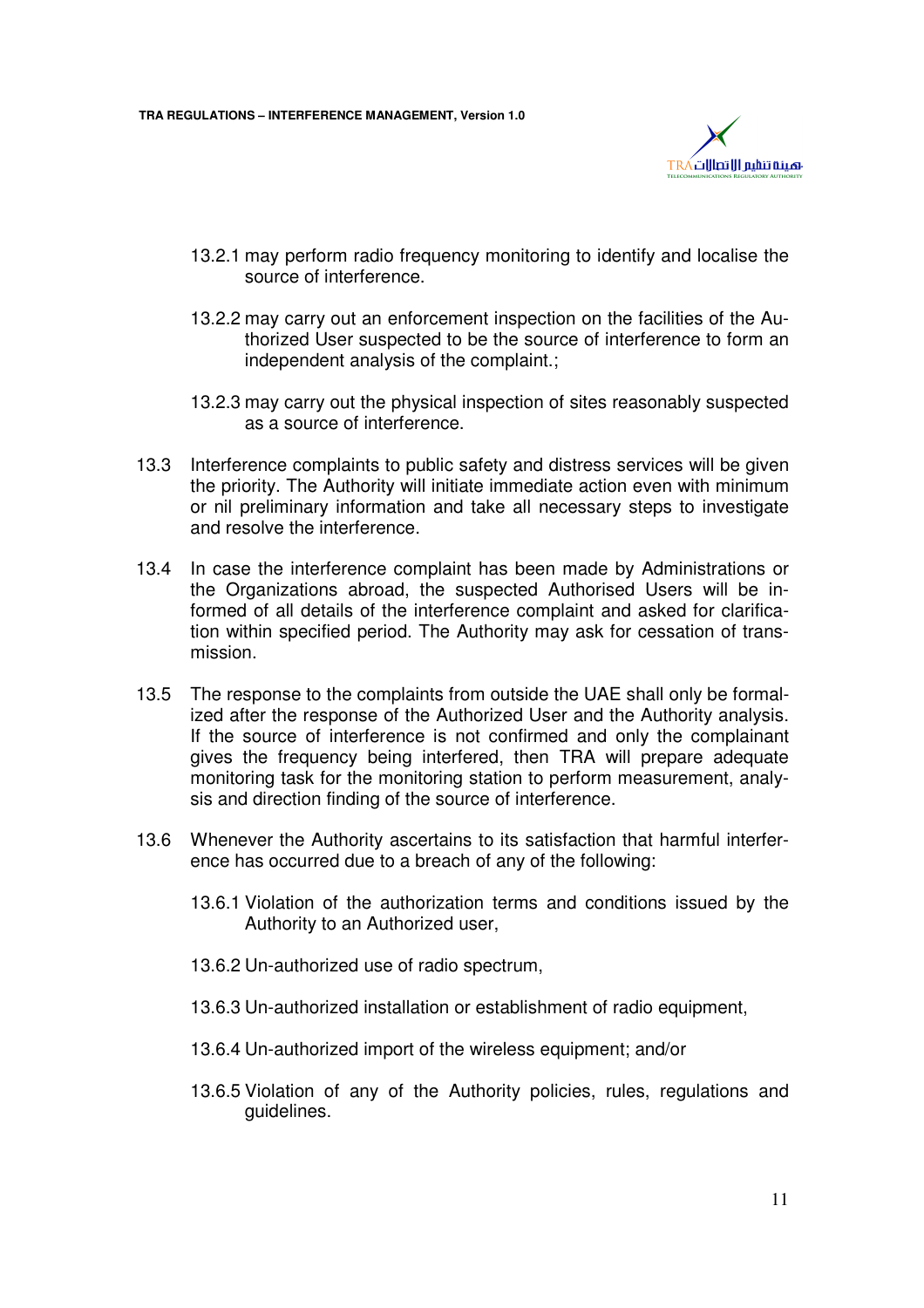

The Authority shall proceed against the entity (person or an organization) causing the interference ("Interfering User") by sending the Interfering User an inquiry letter ("Inquiry Letter").

- 13.7 The Inquiry Letter issued as per the 13.6 above will give Interfering User the opportunity to provide a written explanation for such breach and justify why the Authority should not proceed legally against the violation as established by the Authority within three (3) calendar days from the issuance of the Inquiry Letter. Based on the Interfering User's response, the Authority shall determine if the Interfering User's violation was wilful or whether it occurred due to reasons beyond the control of the Interfering User.
- 13.8 In the event of wilful violations by an Interfering User, the Authority will initiate action against the Interfering User according to the Federal Law by Decree No. 3 of 2003 and it Executive Order.

# **Article (14)**

#### **Coordination for interference analysis**

- 14.1 The Authority while resolving the cases of interference may also take into account the following options and avail the appropriate option based on the nature of the interference and frequency range of the interfering signal:
	- 14.1.1 Coordinated use of the monitoring facilities of other organizations within UAE.
	- 14.1.2 Coordinated use of the monitoring facilities of other administrations,
	- 14.1.4 Approach the administration which has jurisdiction over the station believed to be the cause of harmful interference as per the provisions of ITU-R Radio Regulations.
	- 14.1.5 Coordinate with US CENTCOM TCCC.
	- 14.1.6 Coordinate with GCC Telecom Bureau for assignments of GCC countries within the range subjected to interference for analysis and resolution.